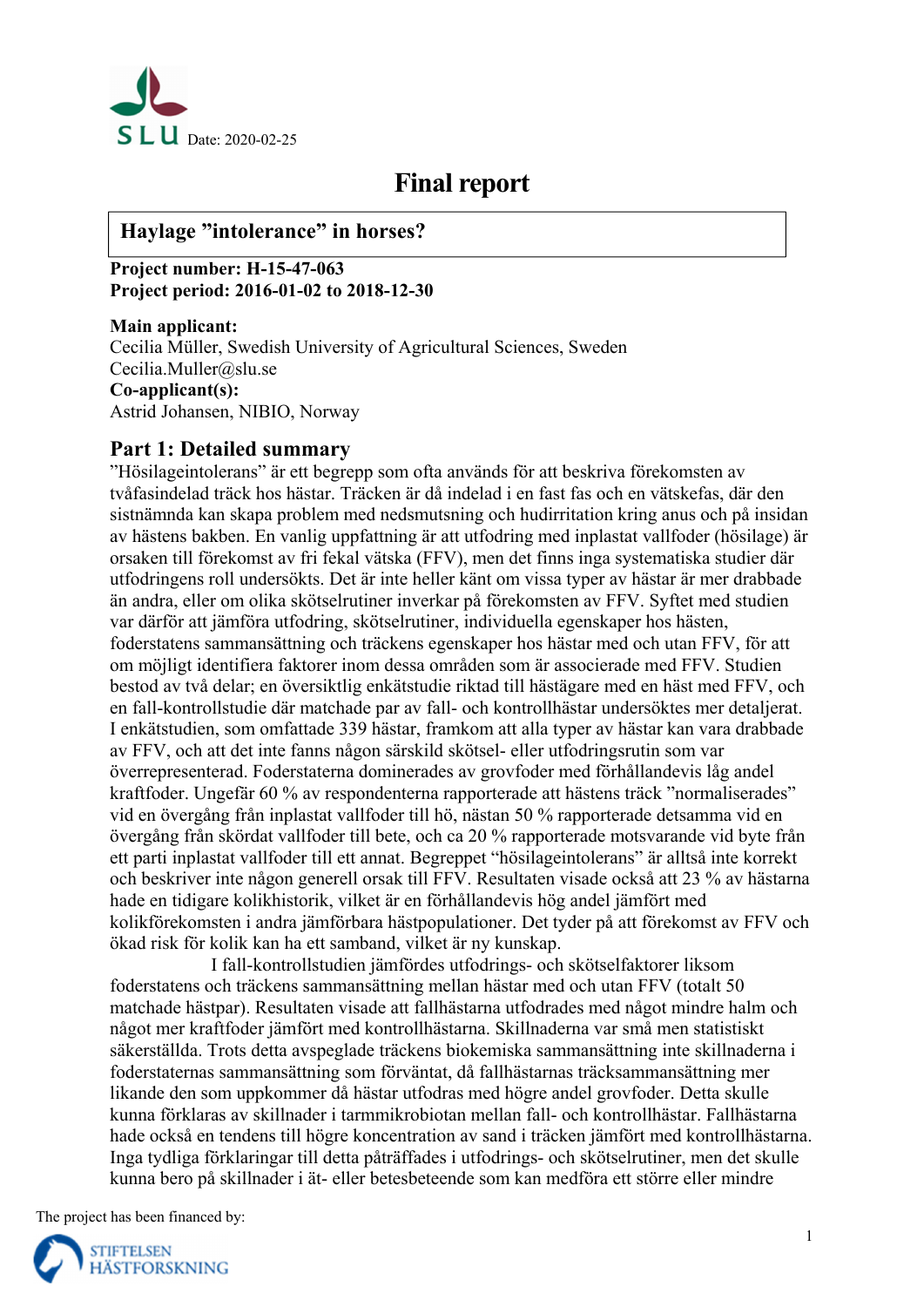intag av sand via foder eller bete. Det är av intresse för förekomst av FFV, eftersom förekomst av sand/grus i grovtarmen tidigare har associerats med kronisk diarré hos hästar. Den näringsmässiga och hygieniska kvaliteten i de vallfoder som utfodrades till fall- och kontrollhästar (varje par utfodrades med samma vallfoder) föranledde inga anmärkningar med undantag för några enstaka foderprov där antalet jästsvampar och klostridiesporer var ovanligt högt. Betydelsen av detta för förekomst av FFV är oklar. Studiens resultat har påvisat att utfodring med inplastat vallfoder inte verkar vara en generell orsak till FFV, men för drabbade hästar kan det vara befogat att prova att byta vallfoderparti. Resultaten understryker också vikten av fortsatta studier på hur hästens grovtarmsjäsning och -funktion påverkas av olika fodermedel, för att om möjligt förebygga uppkomst av störningar som FFV och kolik. För sådana studier är användning av metoder som beskriver grovtarmens funktion på mer än ett sätt av överordnad betydelse då resultaten i den här studien inte kunde förklaras av enbart t ex mikrobiotans sammansättning.

#### **Part 2: Main report**

#### **Background and objective**

Traditionally hay has been the main forage source in equine nutrition, but during the last 15 to 20 years wrapped forages such as silage (300-500 g dry matter (DM)/kg) and haylage (>500- 840 g DM/kg) has partly or fully replaced hay. Data from Sweden estimates that approximately half of the horse-owners use wrapped forages and the other half hay (Müller, 2018), but the proportion varies with *e.g.* weather at harvest every year, and a large proportion of horses are fed both forage types overlapping. In Norway, about 70 % of the horse-owners feed hay and 90 % feed wrapped forages, also overlapping (Müller, 2018). There are advantages and disadvantages with both forage types in equine feeding, largely depending on management and storage issues that may affect the hygienic quality of the forage. Previous research have shown that equine digestion of silage, haylage and hay is similar and that the conservation method of the forage does not seem to affect microbial or biochemical composition in the equine hindgut (Müller et al., 2008; Müller, 2018). However, during the last approximate 10 years, a condition known as "haylage-intolerance" in Sweden, has gained attention (Valle et al., 2013; Kienzle et al., 2016). "Haylage intolerance" manifests as twophase faeces with one solid phase (faecal balls) and one liquid phase. The liquid phase may be voided together with the solid phase or separately, and sometimes together with excessive gas. Affected horses may show discomfort when voiding faeces by extensive tail swishing and/or nervous trampling with hindlegs, but do not show other signs of illness such as pyrexia, inappetence, weight loss etc. The constant presence of faecal liquid around the anus and on the inside of the hindlegs (Figure 1) may however result in skin lesions, and the welfare of affected horses can be questioned. The condition also causes additional work with cleaning affected horses several times daily. The cause of "haylage intolerance" is not known, although one or more feed components is suspected (Valle et al., 2013). Individual horse factors such as coat colour and temperament/rank order has been reported as being of importance for the condition (Kienzle et al., 2016). However, no studies exist where a systematic mapping of feeding, management, horse characteristics, associated health problems or faecal composition of affected and unaffected horses has been performed. The aim of this study was therefore to:

a) map the presence of "haylage intolerance" in Sweden and Norway through an Internet survey (Survey study)

b) Map and compare feeding and management including hygienic and nutritive composition of wrapped forages used for affected and unaffected horses in Sweden and Norway (Casecontrol study)

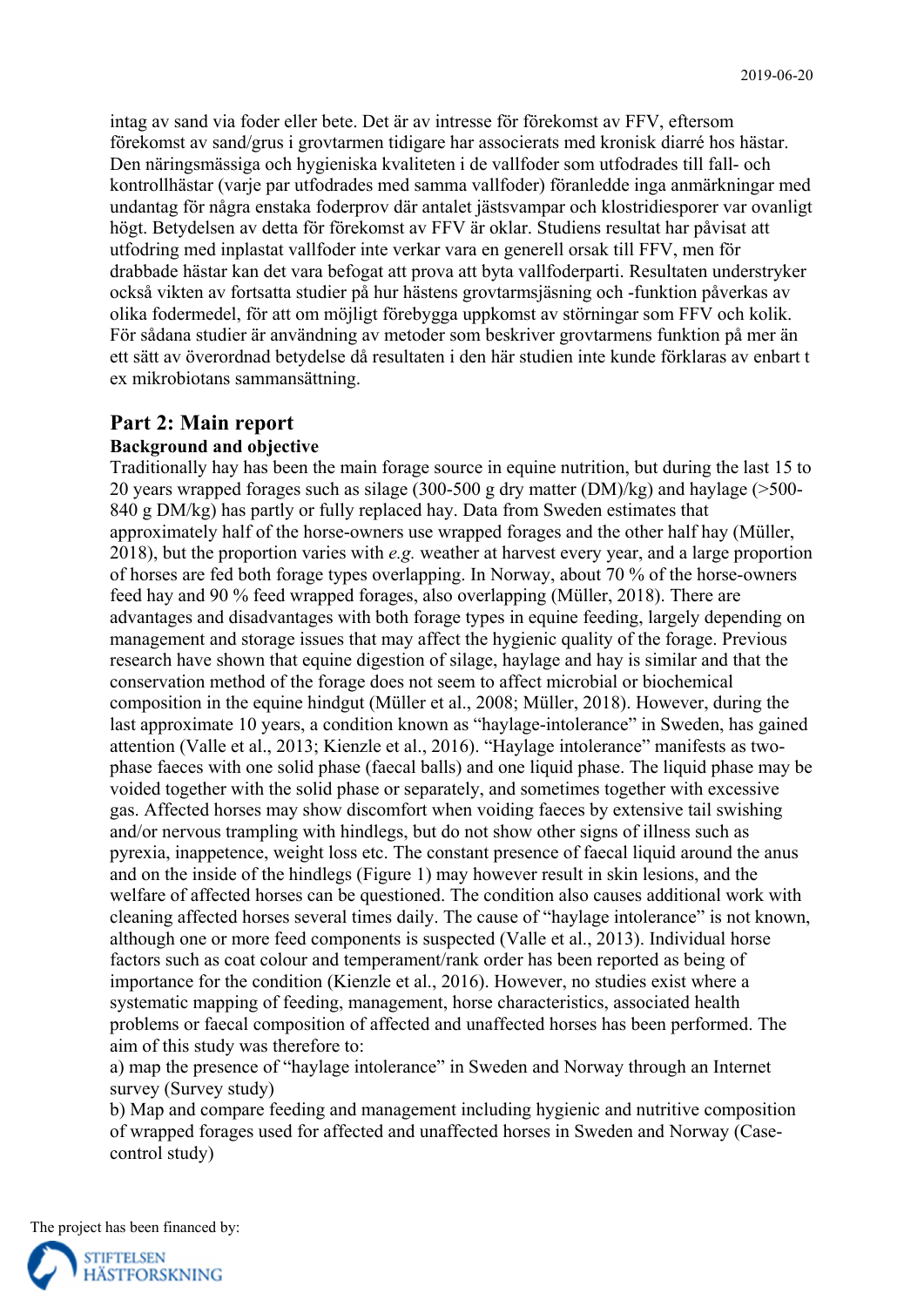c) Map and compare faecal microbial, biochemical and physical composition in affected and unaffected horses in Sweden and Norway (Case-control study)



 Figure 1. Faecal liquid below anus and on inside of hindlegs in affected horses (mild case to the left, more severe case to the right). Photo: C. Müller (left) and D. Ross (right) ©.

#### **Material and methods**

#### *Survey study*

An online survey directed to owners of horses showing "haylage intolerance" when fed wrapped forages was performed in Sweden and Norway. The survey was created using the tool Netigate (Netigate, Stockholm) and was advertised through the websites of the Department of Animal Nutrition and Management, SLU (http://www.slu.se/sv/institutioner/husdjurensutfodring-vard/), Hästsverige (www.hastsverige.se), and Norsk Hestesenter

(http://www.nhest.no/). The survey was open from March year 2016 to March year 2017, and was available in both the Swedish and Norwegian languages. The respondents answered 53 questions grouped into six main parts; (1) horse characteristics (age, gender, breed, colour, body condition score (Carroll and Huntington, 1988) and temperament); (2) training (discipline, intensity) and management (type of housing system, paddock use); (3) type and amount of feeds used (roughage, concentrates and feed supplements); (4) feeding strategies (number of feedings, time between feedings, use of feed racks etc, type of water source); (5) faecal appearance (presence of "haylage intolerance" and descriptions of clinical signs), changes in faecal appearance with changes in feeding and management, number of affected horses kept in the same housing system, and (6) previous history of gastro-intestinal diseases (e.g. gastric ulcers, colic). The inclusion criteria were that horses should be  $\geq 2$  years old, showing "haylage intolerance" when fed wrapped forages, have no other known gastro-intestinal disease at the time (*e.g.* gastric ulcers, colic) and not have been treated medically for the last three months. Survey data was analysed statistically with SAS (Statistical Analysis System Institute Inc., Cary, NC, USA) version 9.4 for Windows.

#### *Case-control study*

A case-control study was performed in 50 stables (30 in Sweden and 20 in Norway) with one horse pair in each stable. The case and the control horse in each matched pair were housed in the same stable and kept in the same or in adjacent paddocks, and were fed the same forage. All horse owners responded to the same questionnaire as used in the survey study to provide information about the horse, feeding and management. Horse owners also registered the faecal appearance of both case and control horses in a monthly "diary", and provided an analytical report on faecal egg count for intestinal parasites. Faeces from each horse was sampled three times (in October/November, in January/February, and in March/April) and each horse pair was sampled simultaneously. The forage was sampled at the same occasions as the faeces. All samples were sent to the Department of Animal Nutrition and Management, SLU for analysis of microbial and chemical composition with methods described by Müller *et al.* (2008; 2011). Faecal samples were also analysed for presence of sand (mm in test tube) and free liquid volume (ml supernatant) by centrifugation, and for particle size distribution according to Fritz *et al.* (2012). Particle size distribution was analysed at Institut für

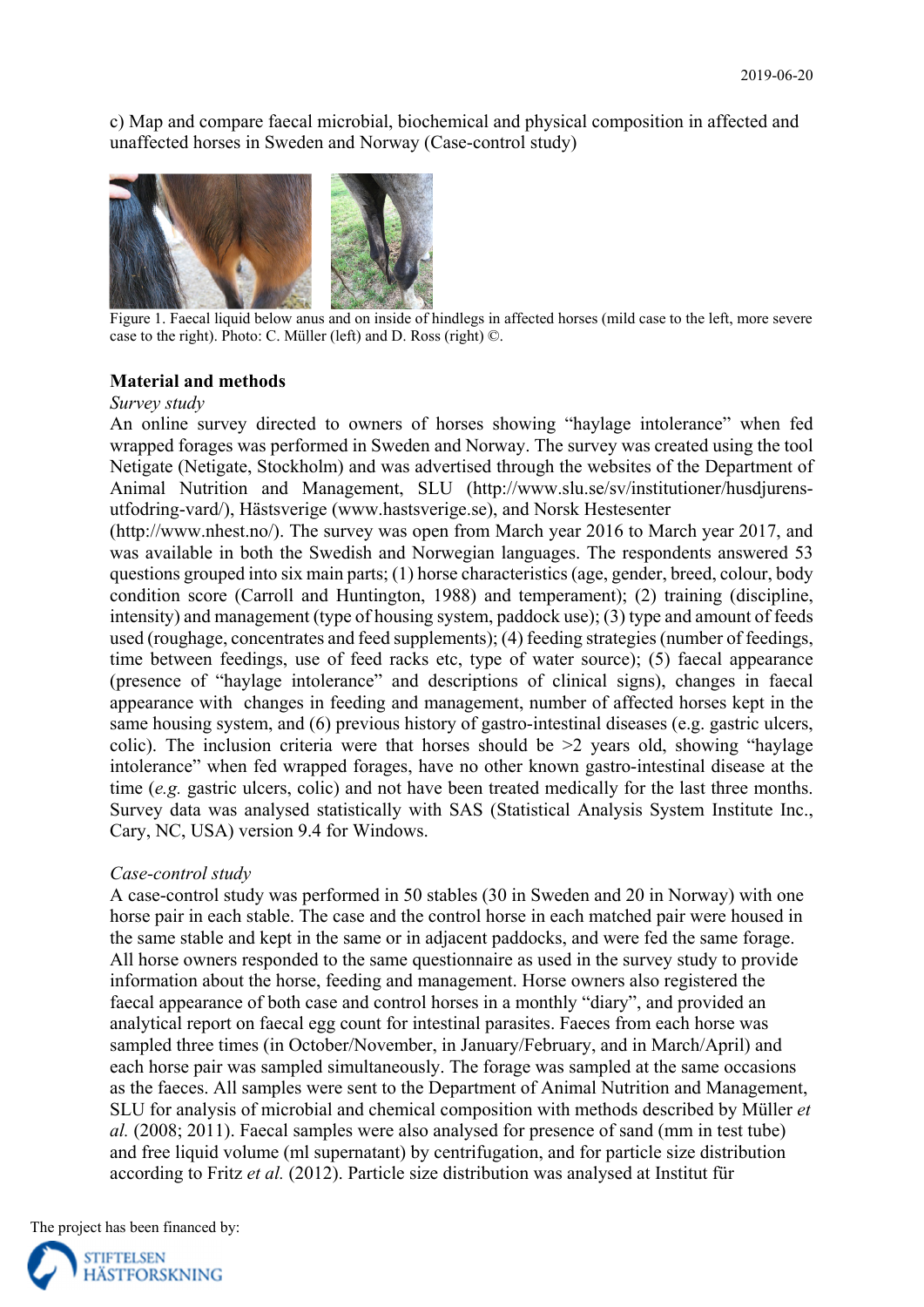Tierernährung, Ernährungsschäden und Diätetik, Veterinärmedizinische Fakultät, Universität Leipzig, with the help of Dr Med Vet Ingrid Vervuert. Water holding capacity of faeces and forages was analysed as volume water absorbed by dried and milled samples and expressed as ml absorbed/g sample. In addition, faecal samples were analysed for presence of *Clostridium perfringens* and *Cl. difficile* by microbial cultivation at the National Veterinary Institute, Uppsala (Båverud et al., 2003), and for microbial composition by DNA-sequencing of the 16s rDNA using Next Generation Sequencing platform Illumina MiSeq at SciLife Lab, Sweden. Technical problems with markers in the DNA-sequencing was detected (for several different projects in the same analytical run at SciLife Lab), which made results unusable and therefore new samples were sent to Neogen Corporation, Hong Kong for sequencing. A protocol for DNA-extraction from equine faecal samples was developed and can be provided upon request.

All statistical analyses were performed using SAS (Statistical Analysis System Institute Inc., Cary, NC, USA) version 9.4 for Windows. Descriptive analysis and univariate/multivariate logistic regression analysis were performed for all variables from the questionnaire data sets using the PROC FREQ, PROC LOGISTIC, and PROC GLIMMIX procedures in SAS. Statistical evaluation of data from forage and faeces composition in the case-control study was performed with variance analysis using a matched t-test with repeated sampling. Means where  $P \le 0.05$  were regarded as statistically different. Missing values were treated as such in the statistical analysis. For comparisons of microbial composition in faeces from case and control horses a Principal Coordinate Analysis (PCoA) and an analysis for similarity between groups were performed using ANOSIM analysis in PAST. Univariate analysis was performed using R and the Mann-Whitney test. Additionally, a false discovery rate (FDR) using Benjamini-Hochberg test was performed to exclude bacteria with false positive P-values. Significant variables were then analysed in a multivariate model using generalized linear mixed models (GLMM) in SAS (version 9.4) were farm were included as random.

#### **Results and discussion**

#### *Survey study*

In total, 593 responses to the survey were obtained of which 339 fulfilled the inclusion criteria. The included responses comprised horses from a large variety of breeds, ages, geographic regions, stable systems and training disciplines, and horses of all coat colours and body condition scores were represented. Fifty-two percent of the respondents reported that it was only their horse in the stable that showed signs of FFL, while 48 percent reported that other horses in addition to their own showed FFL. Data on feeding showed that feed rations were dominated by roughage with low proportions of concentrates (Table 1). Management factors such as water source, type of bedding materials, deworming strategies and pasture access etc was comparable to what has been reported for other horse populations in the same geographic region (Lindroth & Müller, 2017; Larsson & Müller, 2018). About 60 % of the respondents reported "normalized" faecal appearance when changing from wrapped forage to hay, and 46 % reported the same when the horse was kept on pasture. Over 20 % of respondents reported "normalized" faecal appearance when changing from one to another batch or harvest of wrapped forage. These results showed that "haylage intolerance" could be present in any type of horse being kept in any type of system, and that the faecal appearance "normalized" in some horses when changing from wrapped forage to hay, but not in all. This means that the term "haylage intolerance" is incorrect and it has therefore been replaced with the term free faecal liquid (FFL) as it is a more correct description of the clinical signs. The data also showed that 23 % of the horses had had a previous history of colic, which was comparably high as general colic incidence has been reported to be below 10 % in other horse populations (e.g. Tinker *et* 

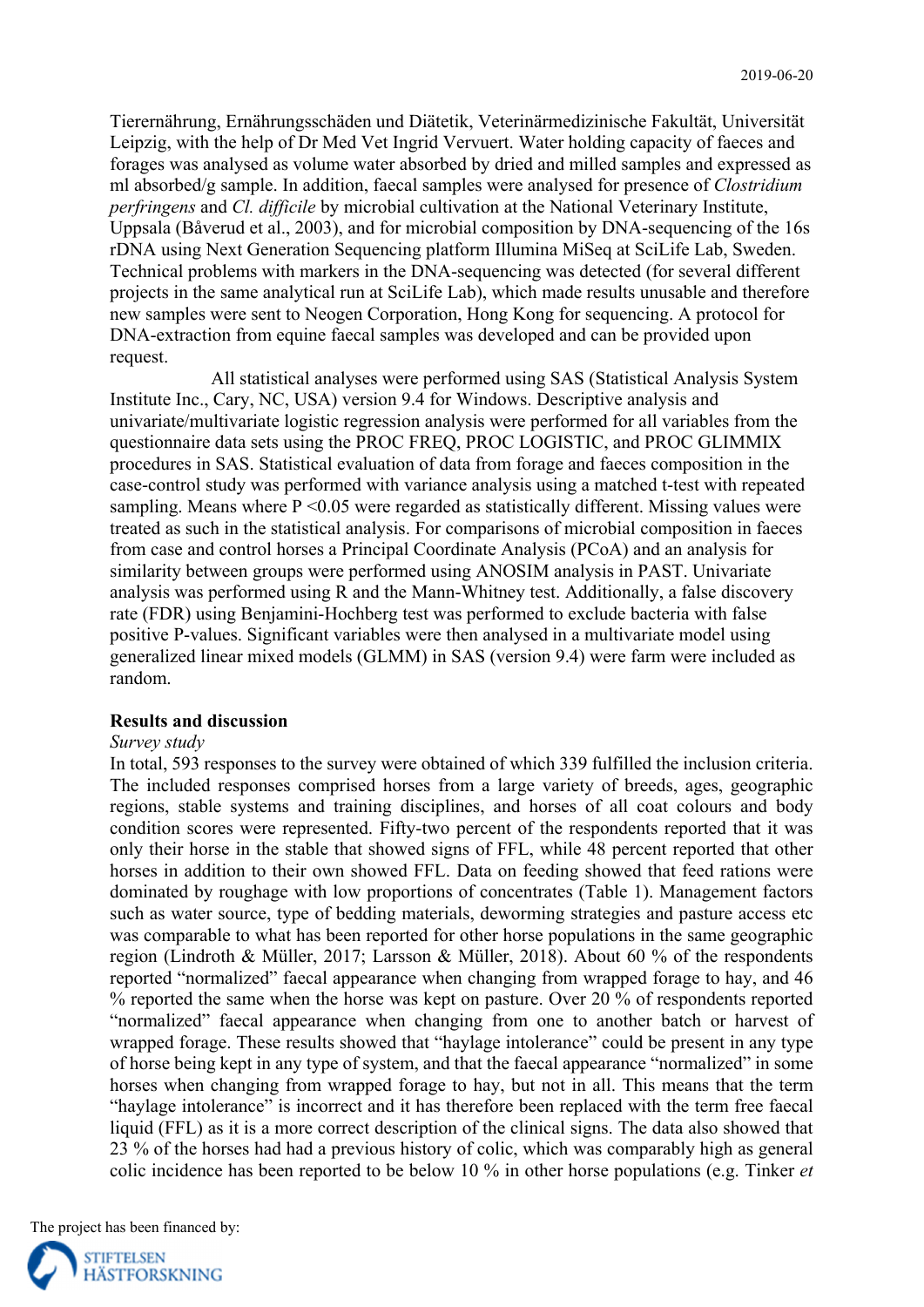*al*., 1997; Traub-Dargatz *et al*., 2001) and around 5 % in another horse population in the same geographic area (Larsson & Müller, 2018). This implies that presence of FFL may indicate increased risk of colic, which is new knowledge.

*Table 1. Minimum, maximum, quartiles, mean and standard deviation (SD) per 100 kg body weight and day for feeds fed to the horses in the survey study, and proportions of roughage and concentrates in the daily total feed ration (n=339)1 . Calculated from data reported by respondents* 

| <b>Variable</b>                                                  | No. of | Min      | Q1  | $\bf Q2$ | Q <sub>3</sub> | Max  | Mean | <b>SD</b> |
|------------------------------------------------------------------|--------|----------|-----|----------|----------------|------|------|-----------|
|                                                                  | horses |          |     |          |                |      |      |           |
| Total amount of roughage <sup>1</sup> kg DM                      | 339    | 0.3      | 1.5 | 2.0      | 3.1            | 4.8  | 1.8  | 2.17      |
| Hay, kg DM                                                       | 97     | 0.1      | 0.2 | 0.2      | 0.3            | 0.5  | 0.2  | 0.06      |
| Haylage, kg DM                                                   | 118    | 0.2      | 1.7 | 2.0      | 2.3            | 4.8  | 2.0  | 0.67      |
| Silage, kg DM                                                    | 2      | 1.2      | 1.2 | 2.9      | 3.8            | 4.7  | 2.9  | 1.73      |
| Straw, kg DM                                                     | 50     | 0.1      | 0.2 | 0.3      | 0.6            | 2.3  | 0.4  | 0.45      |
| Lucerne, kg DM                                                   | 75     | 0.01     | 0.1 | 0.1      | 0.2            | 0.7  | 0.1  | 0.13      |
| Roughage proportion of total feed<br>ration $(\frac{9}{6})^2$    | 217    | 20       | 90  | 100      | 100            | 100  | 90   | 0.14      |
| Total amount of concentrate, kg<br>DM                            | 257    | 0.01     | 0.1 | 0.2      | 0.3            | 1.0  | 0.2  | 0.18      |
| Concentrate proportion of total feed<br>ration $(\frac{9}{6})^2$ | 217    | $\theta$ | 1   | 5        | 10             | 80   | 7    | 0.14      |
| Mineral feeds, g                                                 | 208    | 0.1      | 6.0 | 10.8     | 17.8           | 83.3 | 13.5 | 11.43     |

<sup>1</sup>Horses reported to have *ad libitum* access of roughage not included. <sup>2</sup>Horses reported to have roughage *ad libitum* with no concentrate feeding, and horses fed roughage in specified amounts were included. DM= dry matter, BW= body weight,  $Q1$ = first quartile (25%),  $Q2$ = second quartile (median),  $Q3$ = third quartile (75%).

#### *Case-control study- individual factors and management*

No management variables had P<0.05 in the univariate regression analysis, indicating that these factors did not differ between case and control horses. Individual horse factors such as gender, age, breed, coat colour, training discipline etc were similar among case and control horses, and could not explain the presence of FFL as has previously been suggested, where being a paint, being a gelding and being low in rank increased the risk of being an FFL-affected horse (Kienzle et al., 2016).

### *Case-control study - feeds and feeding*

Comparisons of feeding of case and control horses showed that case horses were on average fed lower proportions of roughage and higher proportions of concentrates in their total feed ration compared to controls, but differences were small (Table 2). Case horses were also fed less straw and less NDF in the total feed ration compared to control horses (Table 2). Nutritive value of forages varied among participating farms (selected variables reported in Table 3), but were within the intervals reported in similar studies in this geographic region (Lindroth & Müller, 2017; Larsson & Müller, 2018). Microbial analysis of forages showed variation in all analysed microbial groups (Figure 2), however median values of yeast, moulds, enterobacteria and clostridial spores were below recommended maximum values in forages for horses (Jansson et al., 2011). Values in some samples greatly exceeded the recommended maximum values for these microbes. As both case and control horses were fed the same forages, it was not possible to draw any conclusions about the influence of forage microbial composition on presence of FFL from the data in this project. Further studies where forage microbial composition and its influence on the hindgut microbiota is under study will be required for such investigations.

*Case-control study- faeces* 

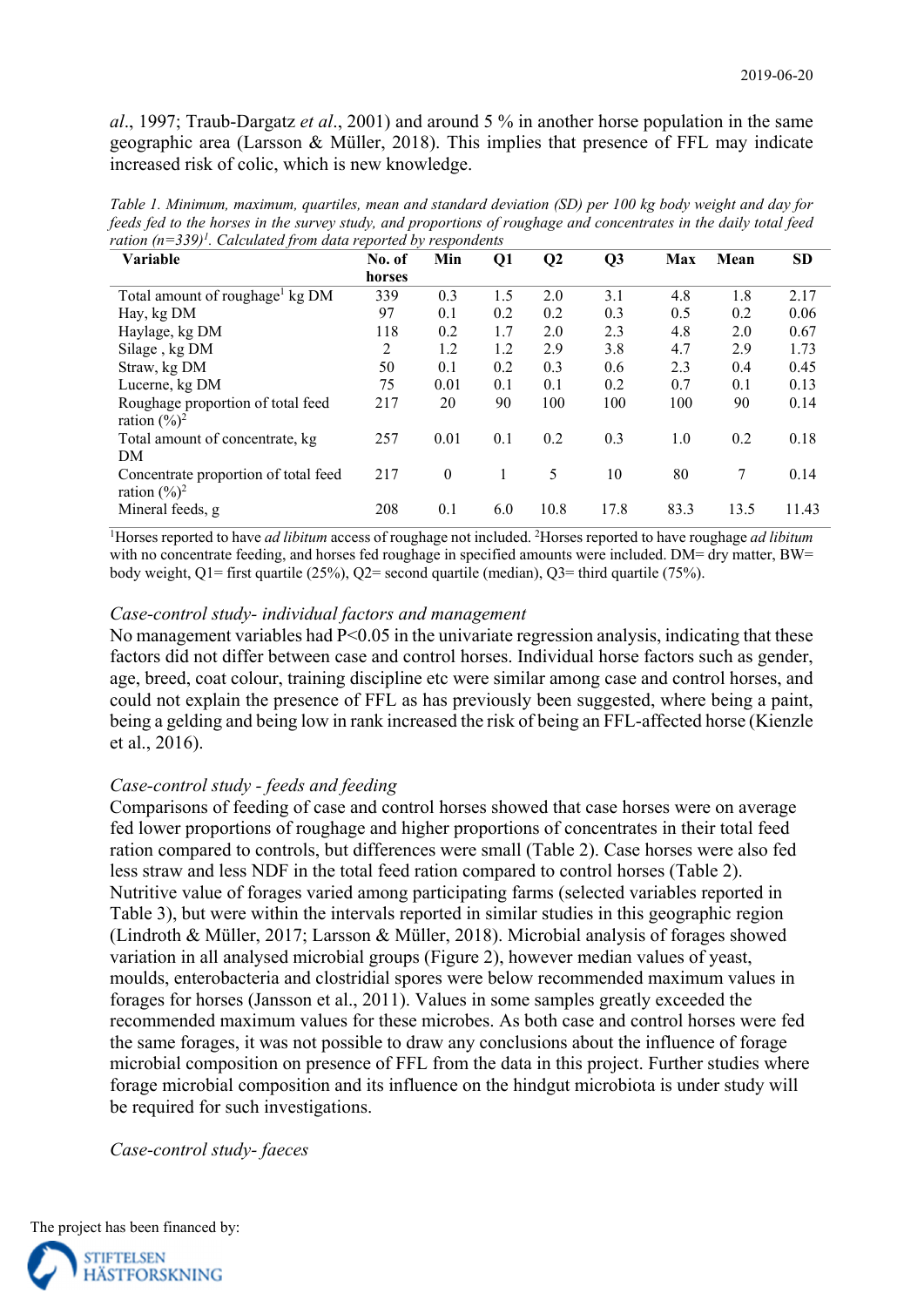Comparisons of biochemical composition in faeces showed that case horses had higher (P<0.03) concentration of butyric (3.3 mmol/L) acid compared to control horses (2.8 mmol/L). Case horses also tended ( $P=0.09$ ) to have higher faecal acetate concentration than control horses as well as higher total short chain fatty acid (SCFA) concentration ( $P=0.05$ ). This resulted in a higher ratio of acetic + butyric acid to propionic acid in faeces from case compared to control horses (Figure 3), indicating a difference in the net products of hindgut fermentation and absorption. These differences were small but of interest as they were not aligned with the feeding data. Generally, a higher inclusion of concentrates in the diet results in higher concentrations of SCFA and lower acetate+butyrate:propionate ratio (*e.g.* Müller et al., 2008). Case horses were however fed diets with a slightly higher proportion of concentrates than control horses, but their faecal biochemical profile were the opposite. This result may be explained by the microbial composition in faeces in case and control horses.

| Table 2. Minimum, maximum, mean and standard deviation (SD) per 100 kg body weight and day of selected           |
|------------------------------------------------------------------------------------------------------------------|
| feed ration variables for horses with and without FFL, as reported by the participants in the case-control study |
| $(n=100, 50$ case and 50 control horses if not otherwise mentioned)                                              |

| Variable                                               | Case |       |      |       | <b>Control</b> |           |         |       |         |
|--------------------------------------------------------|------|-------|------|-------|----------------|-----------|---------|-------|---------|
|                                                        | Mean | SD.   | Min  | Max   | Mean           | <b>SD</b> | Min     | Max   | p-value |
| Haylage, kg DM                                         | 1.4  | 0.50  | 0.4  | 3.0   | l .4           | 0.45      | 0.3     | 3.0   | 0.19    |
| Straw, kg DM $(n=7 \text{ case}, n=6 \text{ control})$ | 1.5  | 1.17  | 0.4  | 4.2   | 1.7            | 0.84      | 0.8     | 3.4   | 0.04    |
| Total NDF, kg                                          | 1005 | 413.1 | 173  | 2815  | 1035           | 421.9     | 246     | 2745  | < 0.001 |
| Concentrate, kg DM <sup>1</sup> ( $n=27$ case, $n=$    |      |       |      |       |                |           |         |       |         |
| 31 control)                                            | 0.19 | 0.194 | 0.01 | 1.00  | 0.16           | 0.127     | 0.01    | 0.50  | 0.04    |
| Mineral feeds, g                                       | 20   | 0.9   | 1.8  | 40.0  | 20             | 0.9       | $1.0\,$ | 40.0  | 0.89    |
| Total feed ration kg DM                                | 1.9  | 0.95  | 0.4  | 6.8   | 1.9            | 0.90      | 0.4     | 5.8   | 0.10    |
| Proportion of roughage, % in total diet                | 93.9 | 7.7   | 57.0 | 100.0 | 93.5           | 7.8       | 52.1    | 100.0 | < 0.001 |
| Proportion of concentrate, % in total                  |      |       |      |       |                |           |         |       |         |
| $\det$ (n= 27 case, n=31 control)                      | 9.7  | 8.22  | 0.5  | 42.7  | 9.2            | 8.16      | 0.7     | 47.9  | < 0.001 |

<sup>1</sup>Concentrates include grains and commercial feed mixtures (e.g. müsli, pelleted concentrates etc).

*Table 3. Chemical composition, concentration of metabolizable energy and pH in wrapped forages used for the horses in the case-control study. Mean, standard deviation (SD), minimum and maximum value of selected variables for 50 forage batches with three replicate samples for each forage batch*

| Variable                             | Mean  | <b>SD</b> | Min   | Max   |
|--------------------------------------|-------|-----------|-------|-------|
| Dry matter, $g/kg$                   | 688.5 | 128.5     | 378.0 | 884.0 |
| Metabolizable energy, MJ/kg DM       | 9.2   | 0.89      | 6.9   | 11.0  |
| Digestible crude protein, g/kg DM    | 55    | 23.0      | 10    | 120   |
| Neutral detergent fibre, g/kg DM     | 611   | 37.2      | 532   | 684   |
| Acid detergent fibre, g/kg DM        | 335   | 34.5      | 292   | 486   |
| Lignin, $g/kgDM$                     | 35    | 5.8       | 24    | 49    |
| Water soluble carbohydrates, g/kg DM | 104   | 32.7      | 30    | 165   |
| Ash, g/kg DM                         | 59    | 11.5      | 37    | 87    |
| pH                                   | 5.40  | 0.321     | 4.20  | 5.90  |



Figure 2. Microbial composition (minimum, median and maximum values) in log CFU/g in forage samples from 50 pairs of matched case and control horses in Sweden and Norway.



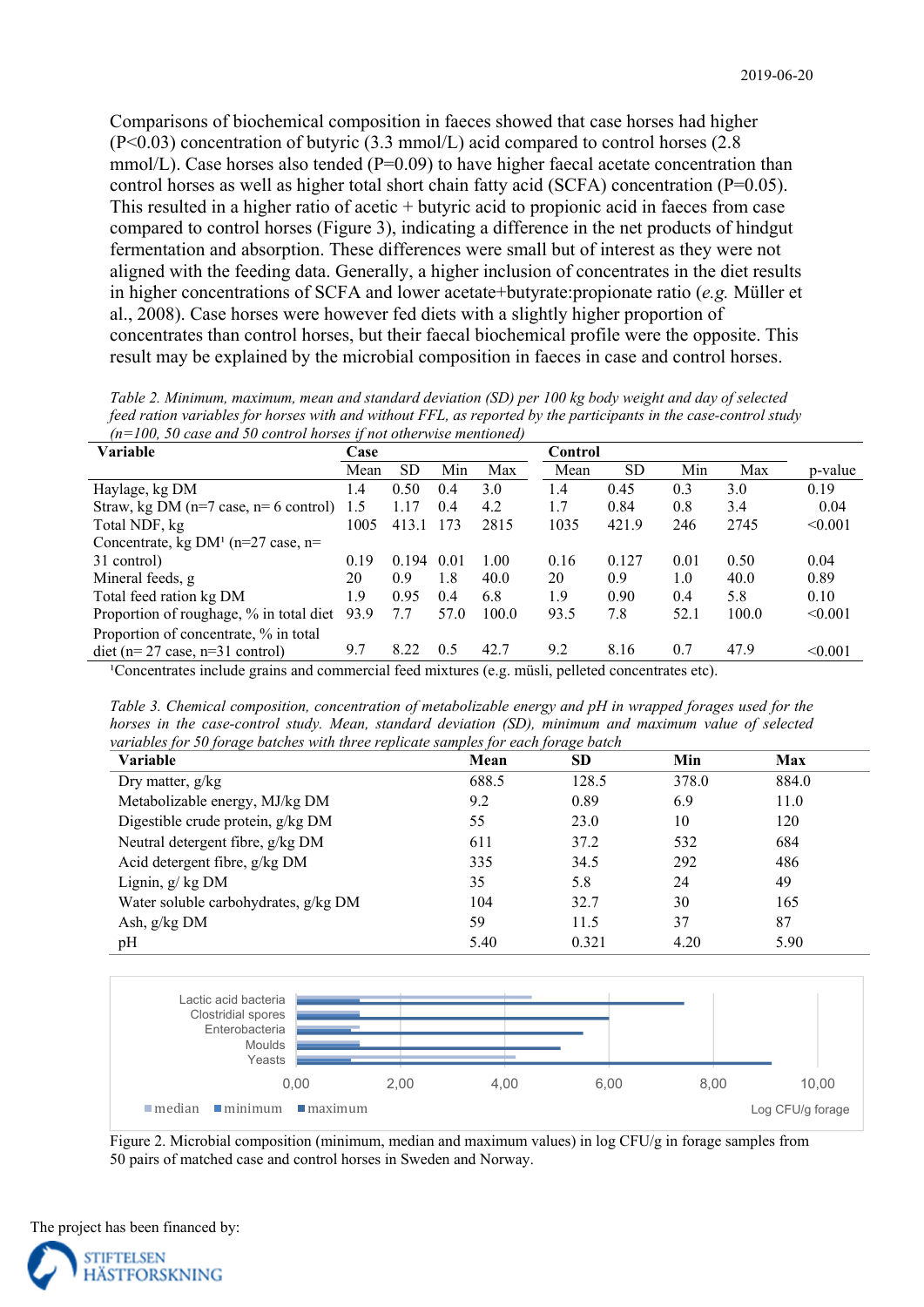



Figure 3. Ratio of acetic acid (C2) plus butyric acid (C4) to propionic acid (C3) in faecal samples from case and control horses (P=0.004).



Case horses had higher  $(P=0.02)$  volumes of free liquid in their faeces as determined by centrifugation compared to controls (Figure 4). Also, absorptive capacity was higher in faecal samples from control  $(6.5 \text{ ml/g})$  compared to case  $(6 \text{ ml/g})$  horses (p=0.01). Faecal samples did not differ (P=0.36) in DM concentration between case (184 g/kg) and control (185 g/kg) horses, indicating that DM was not a suitable variable to describe the concentration of free liquid in faeces. Case horses tended ( $P= 0.06$ ) to have higher faecal pH (6.6 vs 6.5) compared to control horses, however pH was within previously reported ranges for horses without clinical signs of hindgut disturbances (Müller *et al*., 2008). Particle size distribution did not differ between case and control horses. Case horses tended  $(P=0.08)$  to have higher volume of sand in faeces compared to control horses (0.10 vs. 0.04 mm/20 g sample). One explanation for this may be differences in soil ingestion between case and control horses. Previous studies (Husted *et al*., 2005) have reported differences in soil concentration in faeces in horses fed forages outdoors off the ground (higher faecal sand concentration) or in feed racks (lower faecal sand concentration). However, there were no differences in how case and control horses in the current study were fed their forages, and approximately 40 % of both case and control horses were fed forage on the ground in their paddocks. There may still be individual differences in soil ingestion between case and control horses that was not possible to detect with the current study design. Faecal sand concentration may be of further interest in finding causes of FFV as presence of sand in the large intestine has been associated with chronic diarrhoea and sand colic in horses (Bertone et al., 1988). No differences were found in lactate, propionate or valerate concentration, osmolality or ammonia-N in faeces from case and control horses. Also, no differences were found between case and control horses in anthelmintic routines or faecal egg counts. *Clostridium difficile* and *Cl. perfringens* were present only in one to two samples per sampling round, and then in samples from the same farm.

Microbial composition (relative abundance of species) and number of observed species in faeces from case and control horses did not differ in general when combining all three sampling rounds, however within sampling rounds, differences were present between case and control horses. These differences were present at phyla, family and general level (top 20 genera level reported in Figure 5). In all sampling rounds, Firmicutes dominated (51 to 57 %) followed by Bacteroidetes (22 to 30%) and Proteobacteria (4 to 14 %) with larger differences between sampling rounds than between case and control groups. These phyla have been reported as the most dominant also in other studies of the equine hindgut microbiota (*e.g*. Salem *et al*., 2018). Shannon diversity index showed that bacterial diversity differed between case and control horses in rounds 1 and 2 ( $p<0.03$ ) but not in round 3 ( $p<0.41$ ). Due to the limited space in this report, all differences in microbial composition cannot be reported here, but please see upcoming publications from the project.

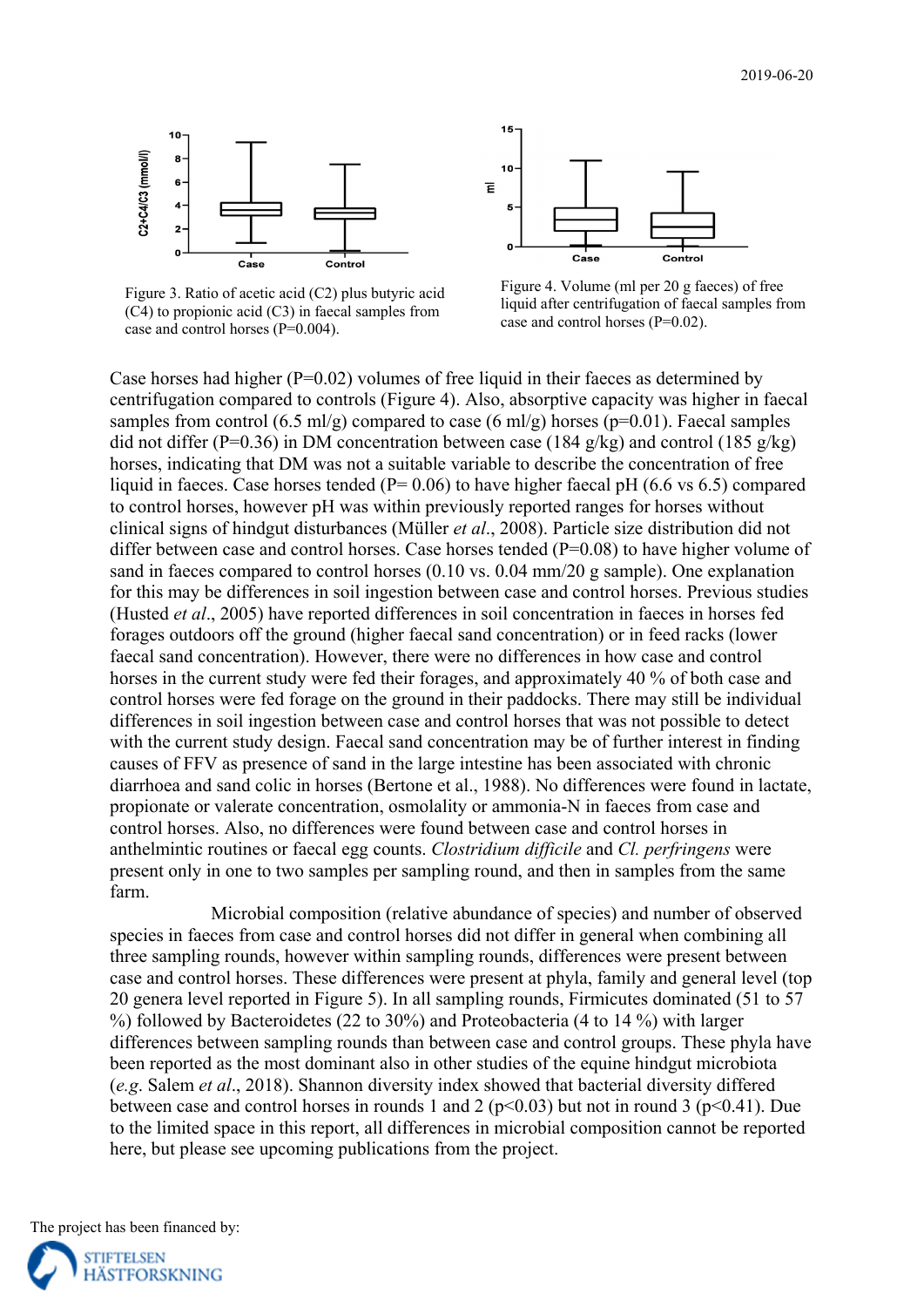Faecal samples from the first sampling occasion in October/November were also used for analysis of Equine corona virus at the National Veterinary Institute (NVI) in a separate project financed by NVI. None of the samples had detectable presence of Equine corona virus.



Figure 5. Average relative abundance of top 20 faecal bacteria on genera level in case and control horses in three sampling rounds.

# **Conclusions**

In conclusion, the preliminary findings of this study showed that presence of FFL cannot be generally attributed to feeding wrapped forages such as haylage to horses. However, horses with FFL differed from controls in some hindgut variables, indicating that their hindgut may respond differently than control horses to similar feeding and management. It may be related to the individual hindgut microbiota composition of the horse, or other individual factors not identified in this study (*e.g.* soil ingestion behaviour). Further studies on FFL should therefore include hindgut functional variables in response to controlled feeding of different feedstuffs, and preferably also include ingestive behaviour in affected and unaffected horses.

#### **Relevance for the practical horse sector including recommendations**

With the current data, presence of free faecal liquid in horses does not seem to have any common feeding or management factor, and all horse types can be affected. There may be an increased risk of colic in horses showing FFL. For some horses, owners reported that a change in forage batch or keeping the horse at pasture may alleviate symptoms of FFL. It may therefore be worthwhile to try a change of forage batch and/or use as long pasture time as possible for horses with FFL. Further investigations of interactions between different forage/feed types and the equine hindgut are needed to enhance our understanding of the complex microbial hindgut ecosystem and its role in FFL (and colic). It is of highest relevance to the horse sector that different feeds are described accurately in relation to potential equine health risks to avoid costly health disturbances, but also to avoid situations where anecdotal "evidence" creates unjustified management difficulties in *e.g*. feeding routines. We need to continue with studies of equine gastrointestinal responses to different feeds to enhance our understanding of hindgut function in equines and by that also avoid feeding and management routines that may create health issues in horses.

### **References**

Bertone, J. J., Traub‐Dargatz, J. L., Wrigley, R. W., Bennett, D. G., Williams, R. J. 1988. Diarrhea associated with sand in the gastrointestinal tract of horses. JAVMA 193, 1409-1412.

Båverud, V., Gustafsson, A., Franklin, A., Aspán, A., Gunnarsson, A. 2003. Clostridium difficile: prevalence in horses and environment, and antimicrobial susceptibility. Eq vet J 35, 465-471.

Carroll, C.L., Huntington, P.J. 1988. Body condition scoring and weight estimation of horses. Eq vet J 20, 41-45. Fritz, J., Streich, W. J., Schwarm, A., Clauss, M. 2012. Condensing results of wet sieving analyses into a single data: a comparison of methods for particle size description. J Anim Physiol Anim Nutr 96, 783-797.

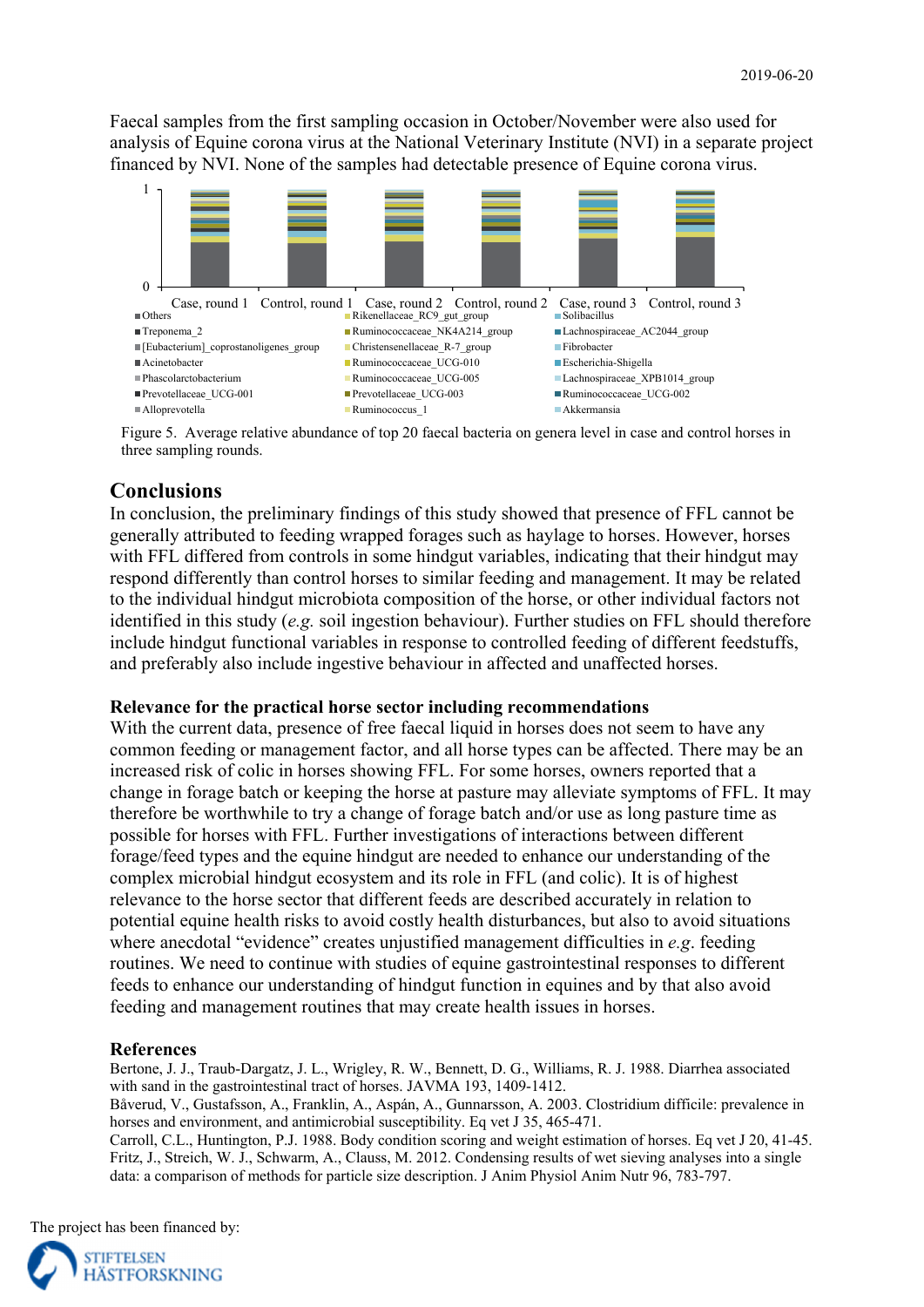Husted, L., Andersen, M.S., Borggaard, O.K., Houe, H., Olsen, S.N. 2005. Risk factors for faecal sand excretion in Icelandic horses. Equine Vet J 37, 351-355.

Jansson, A. et al. 2013. Utfodringsrekommendationer för häst. Inst. för husdjurens utfodring och vård, SLU, Uppsala. Rapport 289.

Kienzle, E., Zehnder, C., Pfister, K., Gerhards, H., Sauter-Louis, C., Harris, P. 2016. Field study on risk factors for free fecal water in pleasure horses. J Equine Vet Sci 44, 32-36.

Larsson, A., Müller, C.E. 2018. Owner reported management, feeding and nutrition-related health problems in Arabian horses in Sweden. Livest Sci 215, 30-40.

Lindroth, K.M., Müller, C.E. 2017. Nutrition-related risk factors of colic in horses. 8<sup>th</sup> European Equine Health and Nutrition Congress, Antwerp, Belgium, March 23-24 2017. pp. 109 (poster abstract).

Müller, C.E., von Rosen, D., Udén, P. 2008. Effect of forage conservation method on microbial flora and fermentation pattern in forage and in equine colon and faeces. Livest Sci 119, 116-128.

Müller, C.E., Hultén, C., Gröndahl, G. 2011. Assessment of hygienic quality of haylage fed to healthy horses. Grass Forage Sci 66, 453-463.

Müller, C.E. 2018. Silage and haylage for horses. Grass Forage Sci 73, 815-827.

Salem, S.E., Maddox, T.W., Berg, A., Antczak, P., Ketley, J.M., Williams, N.J., Archer, D.C. 2018. Variation in faecal microbiota in a group of horses managed at pasture over a 12-months period. Scientific Reports 8:8510 Traub-Dargatz, J. L., Kopral, C. A., Seitzinger, A. H., Garber, L. P., Forde, K., White, N. A. 2001. Estimate of the national incidence of and operation-level risk factors for colic among horses in the United States, spring 1998 to spring 1999. JAVMA 219, 67-71.

Tinker, M. K., White, N. A., Lessard, P., Thatcher, C. D., Pelzer, K. D., Davis, B., Carmel, D. K. 1997. Prospective study of equine colic risk factors. Equine Vet J 29, 454-458.

Valle, E., Gandini, M.,Bergero, D. 2013. Management of chronic diarrhea in an adult horse. Journal Equine Vet Sci 33, 30-135.

| <b>Scientific</b><br>publications,<br>published | Lindroth, K., Johansen, A., Båverud, V., Dicksved, J., Lindberg, J.E. and Müller, C.E.<br>2020. Differential Defecation of Solid and Liquid Phases in Horses-A Descriptive<br>Survey. Animals 10, 76, doi: 0.3390/ani10010076 |
|-------------------------------------------------|-------------------------------------------------------------------------------------------------------------------------------------------------------------------------------------------------------------------------------|
|                                                 |                                                                                                                                                                                                                               |
| <b>Scientific</b><br>publications,              |                                                                                                                                                                                                                               |
| submitted<br><b>Scientific</b>                  | -K.M. Lindroth, A. Johansen, V. Båverud, J. Dicksved, J. E. Lindberg, C.E. Müller.                                                                                                                                            |
| publications, in                                | Nutrition and management associated with free faecal liquid in horses in a case-control                                                                                                                                       |
| manuscript                                      | study. Submission in April 2020 to Livestock Science.                                                                                                                                                                         |
|                                                 | -K.M. Lindroth, I. Vervuert, A. Johansen, V. Båverud, J. Dicksved, J. E. Lindberg, C.E.                                                                                                                                       |
|                                                 | Müller. Characterization of chemical and microbial composition in faeces from horses                                                                                                                                          |
|                                                 | with and without free faecal liquid in a case-control study. In manuscript, submission in                                                                                                                                     |
|                                                 | March 2020 to Livestock Science.                                                                                                                                                                                              |
|                                                 | -K.M. Lindroth, I. Vervuert, A. Johansen, C.E. Müller. Faecal particle size in horses with                                                                                                                                    |
|                                                 | and without free faecal liquid - Sweden, Germany and Norway. In manuscript,                                                                                                                                                   |
|                                                 | submission in May 2020.<br>- Gröndahl, G., Lindroth, K., Müller, C.E. et al., 2020. Presence of equine corona virus in                                                                                                        |
|                                                 | faecal samples in a Swedish cohort. In preparation, submission during autumn 2020.                                                                                                                                            |
| <b>Conference</b>                               | -Lindroth, K., Lindberg, J.E., Müller, C.E. 2018. Free faecal liquid in horses- a survey of                                                                                                                                   |
| publications/                                   | feeding routines and feedstuffs for affected horses. 9 <sup>th</sup> European Workshop on Equine                                                                                                                              |
| presentations                                   | Nutrition, "Future Equine Nutrition", August 16-18, 2018, Uppsala, Sweden. pp.13. (oral                                                                                                                                       |
|                                                 | presentation and abstract).                                                                                                                                                                                                   |
|                                                 | -Lindroth, K., Johansen, A., Båverud V, Dicksved, J., Lindberg JE, Müller, C.E. 2020.                                                                                                                                         |
|                                                 | Fri fekal vätska hos häst-relation till utfodring med hösilage? Vallkonferens 4-5 februari                                                                                                                                    |
|                                                 | 2020. Sveriges Lantbruksuniversitet, Uppsala.                                                                                                                                                                                 |
|                                                 | -Planned: Lindroth, K.M., Lindberg, J.E. Müller, C.E. 2020. Free faecal liquid in horses                                                                                                                                      |
|                                                 | and possible associations with nutritional factors (preliminary title). Abstract to 10th<br>European Workshop on Equine Nutrition, Cirencester UK, 19-21st August 2020.                                                       |
|                                                 | Abstract submission 31st March 2020.                                                                                                                                                                                          |
|                                                 | -K.M. Lindroth, C.E. Müller. Microbial composition in wrapped forages for horses                                                                                                                                              |
|                                                 | (effects of repeated sampling and sample submission time). Submission 31 March 2020                                                                                                                                           |
|                                                 | to 10th European Workshop on Equine Nutrition, Cirencester UK, 19-21st August 2020                                                                                                                                            |
|                                                 | (Conference with special issue proceedings in J Equine vet Sci)                                                                                                                                                               |

## **Part 3: Result dissemination**